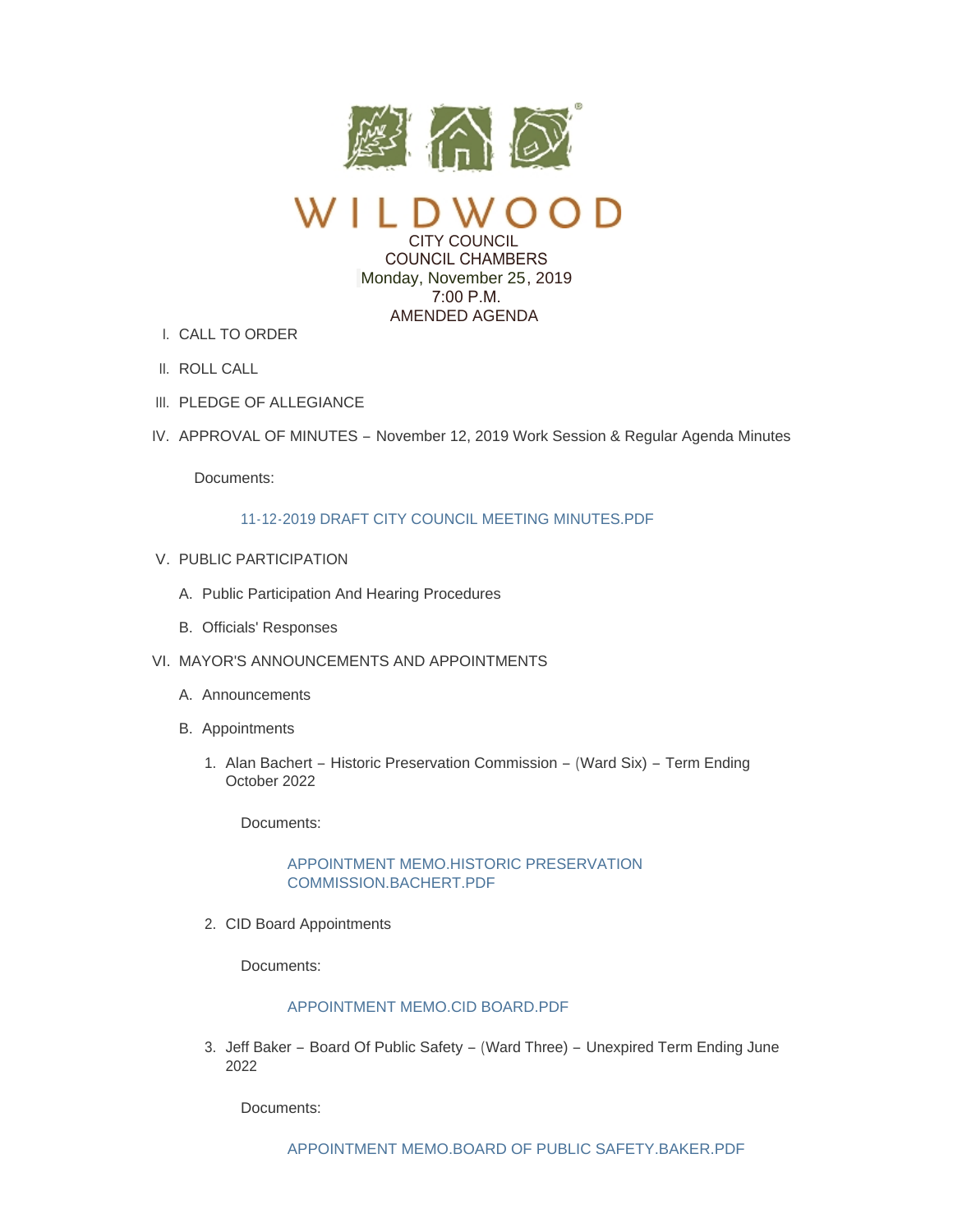- VII. PUBLIC HEARING None
- VIII. LEGISLATION
	- UNFINISHED BUSINESS A.
		- BILL #2519 1.

AN ORDINANCE OF THE CITY OF WILDWOOD, MISSOURI, AUTHORIZING THE MAYOR OF THE CITY OF WILDWOOD TO NEGOTIATE AND EXECUTE CERTAIN PUBLIC ROADS, RIGHTS-OF-WAY & PARKS MAINTENANCE AGREEMENTS ON BEHALF OF THE CITY OF WILDWOOD WITH CERTAIN CONTRACTORS FOR PUBLIC ROADS, RIGHTS-OF-WAY AND PARKS MAINTENANCE WITHIN THE CITY OF WILDWOOD. *Recommended by the Administration / Public Works Committee* (First Reading) (Wards - All) Direct Budgetary Impact: \$1,818,300 Funding Source: General/Road and Bridge Fund

Documents:

#### [BILL 2519.PDF](https://www.cityofwildwood.com/AgendaCenter/ViewFile/Item/23050?fileID=28393)

BILL #2524 2.

AN ORDINANCE OF THE CITY OF WILDWOOD, MISSOURI, AUTHORIZING THE MAYOR TO NEGOTIATE AND EXECUTE A REAL ESTATE PURCHASE AND SALES AGREEMENT WITH GLENCOE COMMUNITY CHURCH OF GOD, INC., FOR THE ACQUISITION OF CERTAIN PROPERTY UNDER THE HAZARD MITIGATION GRANT PROGRAM AS ADMINISTERED BY THE MISSOURI STATE EMERGENCY MANAGEMENT AGENCY, WITHIN THE CITY OF WILDWOOD. *Recommended by the Department of Public Works* (First Reading) (Ward – Six) Direct Budgetary Impact: \$39,250 City/\$117,750 FEMA Funding Source: Capital Projects Fund

Documents:

[BILL 2524.PDF](https://www.cityofwildwood.com/AgendaCenter/ViewFile/Item/23051?fileID=28394)

BILL #2525 3.

AN ORDINANCE BY THE CITY COUNCIL OF THE CITY OF WILDWOOD, MISSOURI THAT AUTHORIZES THE ADDITION OF A NEW SECTION (415.610) TO CHAPTER 415 OF THE CODE OF ORDINANCES OF THE CITY OF WILDWOOD (Zoning Ordinance) TO ACCOMMODATE SMALL-CELL TECHNOLOGY DEPLOYMENTS IN THE CITY'S PUBLIC RIGHTS-OF-WAY AREAS AND OTHER LOCATIONS WITHIN THE CITY OF WILDWOOD, SUCH BEING CONSISTENT WITH RECENT STATE STATUTE IN THIS SAME REGARD, AND ALSO REFLECTING THE LETTER OF RECOMMENDATION OF THE PLANNING AND ZONING COMMISSION THAT IS DATED OCTOBER 21, 2019, ON THIS MATTER. *Recommended by the Planning and Zoning Commission* (First Reading) (Wards - All)

Direct Budgetary Impact: None Funding Source: None

Documents:

[BILL 2525.PDF](https://www.cityofwildwood.com/AgendaCenter/ViewFile/Item/23052?fileID=28329)

BILL #2526 4.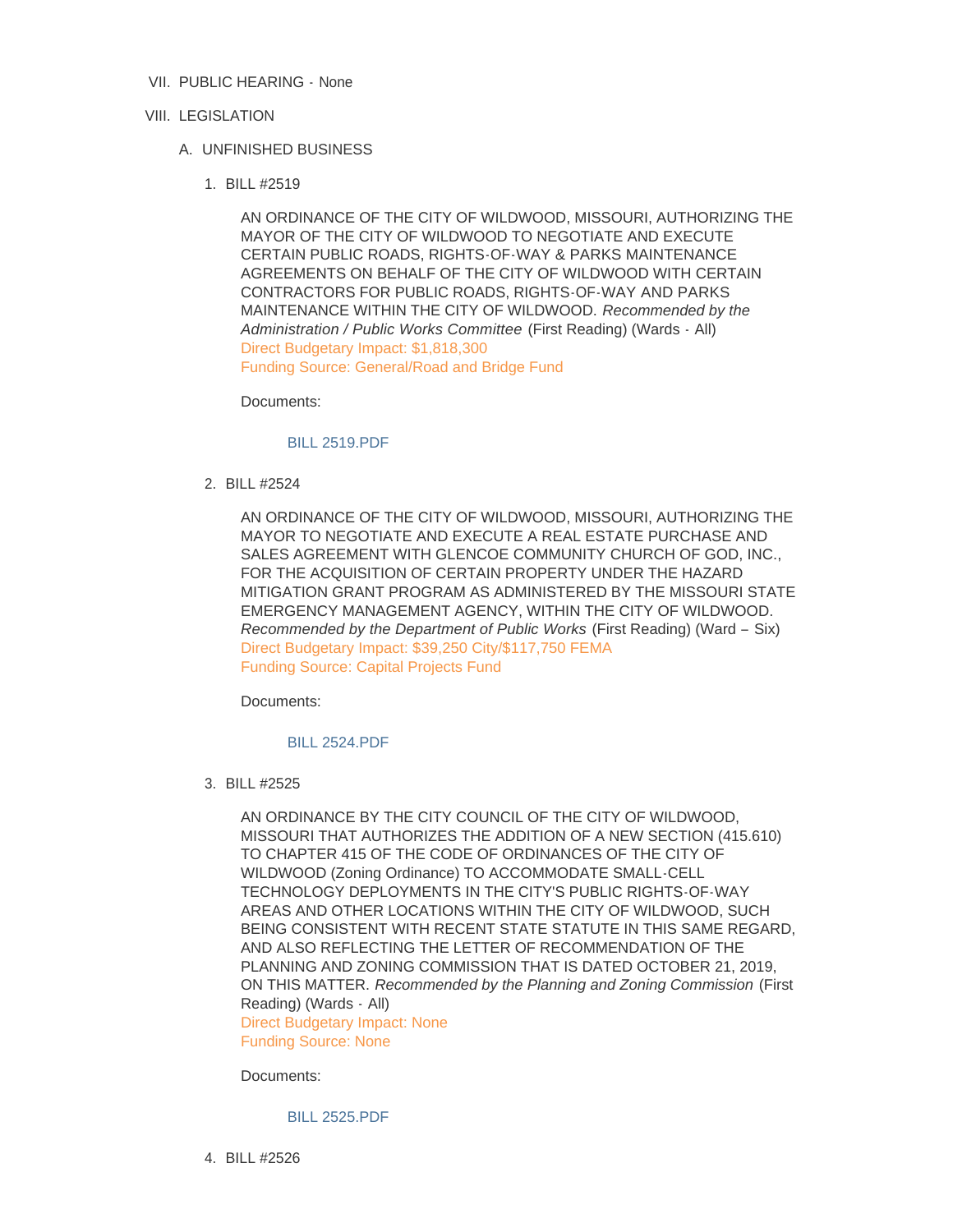AN ORDINANCE BY THE CITY COUNCIL OF THE CITY OF WILDWOOD, MISSOURI AUTHORIZING THE MAYOR OF THE CITY OF WILDWOOD, MISSOURI TO EXECUTE A CONTRACT ON BEHALF OF IT WITH HUMAN NATURE, INC. FOR ITS DEVELOPMENT OF AN ENVIRONMENTAL ANALYSIS REGARDING THE SUBJECT SIX (6) ACRE PROPERTY, A PUBLIC INPUT PROCESS TO OBTAIN RESIDENT INPUT, AND THEN A CONCEPT PLAN IDENTIFYING A DESIGN CONCEPT FOR THE SITE'S FUTURE USE, CONSISTENT WITH THE ATTACHED CONTRACT AND EXHIBITS, WHICH WAS THE RECOMMENDATION OF THE PLANNING AND PARKS COMMITTEE OF CITY COUNCIL FROM ITS OCTOBER 15, 2019 MEETING. *Recommended by the Planning and Parks Committee* (First Reading) (Ward – Eight) Direct Budgetary Impact: \$90,000 Funding Source: Capital Improvements 2019/2020

Documents:

[BILL 2526.PDF](https://www.cityofwildwood.com/AgendaCenter/ViewFile/Item/23053?fileID=28330)

BILL #2527 5.

AN ORDINANCE OF THE CITY OF WILDWOOD, MISSOURI, AUTHORIZING THE MAYOR TO NEGOTIATE AND EXECUTE A REAL ESTATE PURCHASE AND SALES AGREEMENT WITH BERNARD A. ELMER FOR THE ACQUISITION OF CERTAIN PROPERTY UNDER THE HAZARD MITIGATION GRANT PROGRAM AS ADMINISTERED BY THE MISSOURI STATE EMERGENCY MANAGEMENT AGENCY, WITHIN THE CITY OF WILDWOOD. *Recommended by the Department of Public Works* (First Reading) (Ward – Six) Direct Budgetary Impact: \$20,750 City/\$62,250 FEMA Funding Source: Capital Projects Fund

Documents:

### [BILL 2527.PDF](https://www.cityofwildwood.com/AgendaCenter/ViewFile/Item/23054?fileID=28395)

- B. NEW BUSINESS
	- BILL #2528 1.

AN ORDINANCE BY THE CITY COUNCIL OF THE CITY OF WILDWOOD, MISSOURI GRANTING APPROVAL OF A REPLACEMENT DEPOSIT AGREEMENT FOR PLAT 1 OF THE "MAIN STREET CROSSING" SUBDIVISION [PLAT BOOK 365; PAGE 323-327]; A THIRTY-FIVE (35) LOT PORTION OF AN OVERALL TWENTY-EIGHT (28) ACRE RESIDENTIAL DEVELOPMENT THAT IS LOCATED IN THE WEST HALF OF THE SOUTHWEST QUARTER OF SECTION 1 AND THE EAST HALF OF THE SOUTHEAST QUARTER OF SECTION 2, TOWNSHIP 44 NORTH, RANGE 3 EAST, CITY OF WILDWOOD, ST. LOUIS COUNTY, MISSOURI, AND, MORE SPECIFICALLY, SITUATED ON THE EAST SIDE OF STATE ROUTE 109, ON THE NORTH AND SOUTH SIDES OF MAIN STREET, FOR THE PURPOSES OF ALLOWING THE DEVELOPER ADDITIONAL TIME TO COMPLETE REQUIRED IMPROVEMENTS ASSOCIATED WITH THE PROJECT. *Recommended by the Department of Planning* (First Reading) (Ward – Eight) Direct Budgetary Impact: None Funding Source: None

Documents:

[BILL 2528.PDF](https://www.cityofwildwood.com/AgendaCenter/ViewFile/Item/23033?fileID=28396)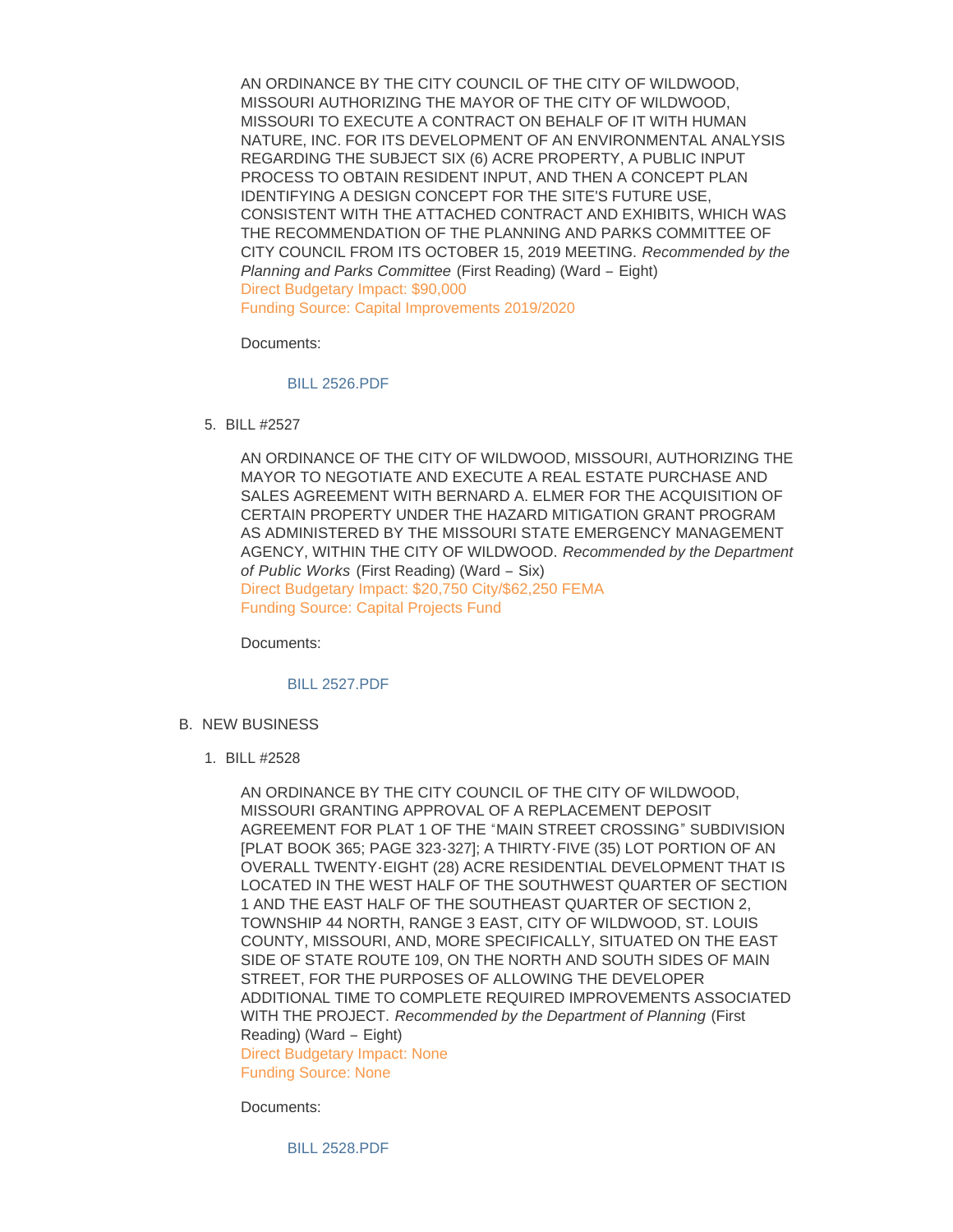BILL #2529 2.

AN ORDINANCE BY THE CITY COUNCIL OF THE CITY OF WILDWOOD, MISSOURI GRANTING APPROVAL OF A REPLACEMENT DEPOSIT AGREEMENT FOR PLAT 2 OF THE "MAIN STREET CROSSING" SUBDIVISION [PLAT BOOK 366; PAGE 41-43]; A THIRTY-FIVE (35) LOT PORTION OF AN OVERALL TWENTY-EIGHT (28) ACRE RESIDENTIAL DEVELOPMENT THAT IS LOCATED IN THE WEST HALF OF THE SOUTHWEST QUARTER OF SECTION 1 AND THE EAST HALF OF THE SOUTHEAST QUARTER OF SECTION 2, TOWNSHIP 44 NORTH, RANGE 3 EAST, CITY OF WILDWOOD, ST. LOUIS COUNTY, MISSOURI, AND, MORE SPECIFICALLY, SITUATED ON THE EAST SIDE OF STATE ROUTE 109, ON THE NORTH AND SOUTH SIDES OF MAIN STREET, FOR THE PURPOSES OF ALLOWING THE DEVELOPER ADDITIONAL TIME TO COMPLETE REQUIRED IMPROVEMENTS ASSOCIATED WITH THE PROJECT. *Recommended by the Department of Planning* (First Reading) (Ward – Eight) Direct Budgetary Impact: None Funding Source: None

Documents:

#### [BILL 2529.PDF](https://www.cityofwildwood.com/AgendaCenter/ViewFile/Item/23034?fileID=28397)

BILL #2530 3.

AN ORDINANCE BY THE CITY COUNCIL OF THE CITY OF WILDWOOD, MISSOURI GRANTING APPROVAL OF A REPLACEMENT DEPOSIT AGREEMENT FOR PLAT 3 OF THE "MAIN STREET CROSSING" SUBDIVISION [PLAT BOOK 366; PAGE 290-293]; A THIRTY-FOUR (34) LOT PORTION OF AN OVERALL TWENTY-EIGHT (28) ACRE RESIDENTIAL DEVELOPMENT THAT IS LOCATED IN THE WEST HALF OF THE SOUTHWEST QUARTER OF SECTION 1 AND THE EAST HALF OF THE SOUTHEAST QUARTER OF SECTION 2, TOWNSHIP 44 NORTH, RANGE 3 EAST, CITY OF WILDWOOD, ST. LOUIS COUNTY, MISSOURI, AND, MORE SPECIFICALLY, SITUATED ON THE EAST SIDE OF STATE ROUTE 109, ON THE NORTH AND SOUTH SIDES OF MAIN STREET, FOR THE PURPOSES OF ALLOWING THE DEVELOPER ADDITIONAL TIME TO COMPLETE REQUIRED IMPROVEMENTS ASSOCIATED WITH THE PROJECT. *Recommended by the Department of Planning* (First Reading) (Ward – Eight) Direct Budgetary Impact: None Funding Source: None

Documents:

#### [BILL 2530.PDF](https://www.cityofwildwood.com/AgendaCenter/ViewFile/Item/23035?fileID=28398)

BILL #2531 4.

AN ORDINANCE ADOPTING THE MUNICIPAL BUDGET AND CAPITAL IMPROVEMENT PROGRAM FOR THE CITY OF WILDWOOD FOR FISCAL YEAR 2020. *Recommended by the City Administrator* (First Reading) (Wards – All) Direct Budgetary Impact: \$17,029,004 Funding Source: All Funds

Documents: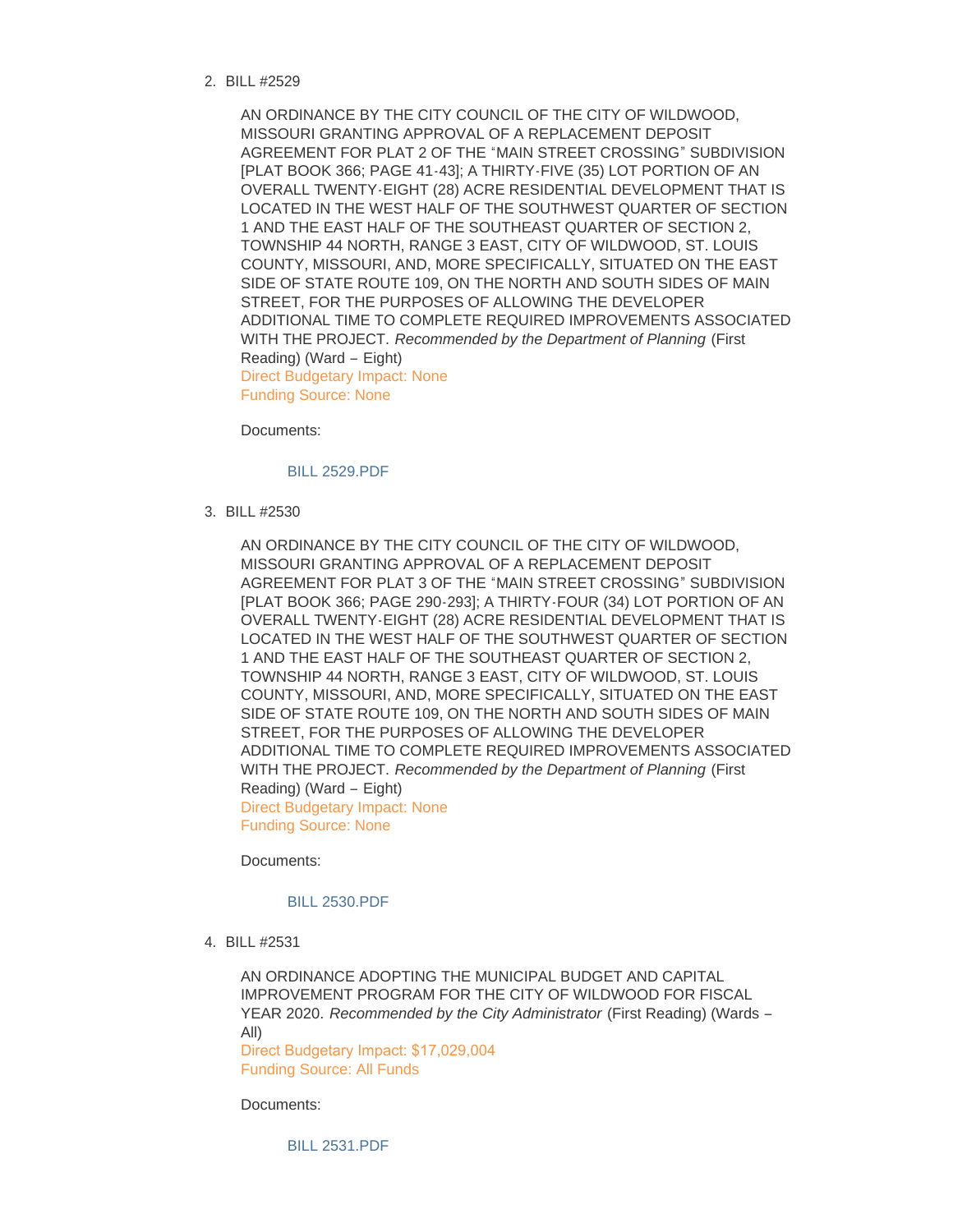BILL #2532 5.

AN ORDINANCE OF THE CITY OF WILDWOOD, MISSOURI, AUTHORIZING THE MAYOR TO NEGOTIATE AND EXECUTE AN ADDENDUM TO AND A RENEWAL OF THE POLICE SERVICE AGREEMENT WITH ST. LOUIS COUNTY FOR THE YEAR 2020. *Recommended by the City Administrator* (First Reading) (Wards – All)

Direct Budgetary Impact: \$4,911,017.84 Funding Source: General Fund, Proposition P Funds

Documents:

[BILL 2532.PDF](https://www.cityofwildwood.com/AgendaCenter/ViewFile/Item/23056?fileID=28332)

- IX. RESOLUTIONS
	- A. RESOLUTION #2019-37

A RESOLUTION REQUESTING THE CITY OF ELLISVILLE, MISSOURI CONSIDER RELOCATING A MEDICAL MARIJUANA DISPENSARY APPROVED IN PROXIMITY TO AN ELEMENTARY SCHOOL ATTENDED BY CITY OF WILDWOOD CHILDREN. *Recommended by Council Member Remy*  Direct Budgetary Impact: None Funding Source: None

Documents:

#### [RESOLUTION 2019-37.PDF](https://www.cityofwildwood.com/AgendaCenter/ViewFile/Item/23058?fileID=28333)

B. RESOLUTION #2019-38

A RESOLUTION BY THE CITY COUNCIL OF THE CITY OF WILDWOOD, MISSOURI AUTHORIZING THE MAYOR OF THE CITY OF WILDWOOD, MISSOURI TO EXECUTE CONTRACTS WITH INSTRUCTORS FROM THE WILDWOOD FAMILY YMCA TO PROVIDE WATER FITNESS AND OTHER HEALTH-RELATED CLASSES THROUGHOUT FISCAL YEAR 2020 TO WILDWOOD SENIORS (60+), ALL FUNDED BY THE WAY OF COMMUNITY DEVELOPMENT BLOCK GRANT (CDBG) MONIES THAT ARE RECEIVED FROM ST. LOUIS COUNTY, MISSOURI. *Recommended by the Department of Planning and Parks* (Wards – All) Direct Budgetary Impact: \$10,500 Funding Source: Community Development Block Grant Funds

Documents:

#### [RESOLUTION 2019-38.PDF](https://www.cityofwildwood.com/AgendaCenter/ViewFile/Item/23075?fileID=28345)

C. RESOLUTION #2019-39

A RESOLUTION BY THE CITY COUNCIL OF THE CITY OF WILDWOOD, MISSOURI AUTHORIZING THE MAYOR OF THE CITY OF WILDWOOD, MISSOURI TO EXECUTE A CONTRACT WITH WILDWOOD YOGA AND WELLNESS TO PROVIDE CLASSES THROUGHOUT FISCAL YEAR 2020 TO WILDWOOD SENIORS (60+), SUCH BEING FUNDED BY THE WAY OF COMMUNITY DEVELOPMENT BLOCK GRANT (CDBG) MONIES THAT ARE RECEIVED FROM ST. LOUIS COUNTY, MISSOURI. *Recommended by the Department of Planning and Parks* (Wards – All) Direct Budgetary Impact: \$18,720 Funding Source: Community Development Block Grant Funds

Documents: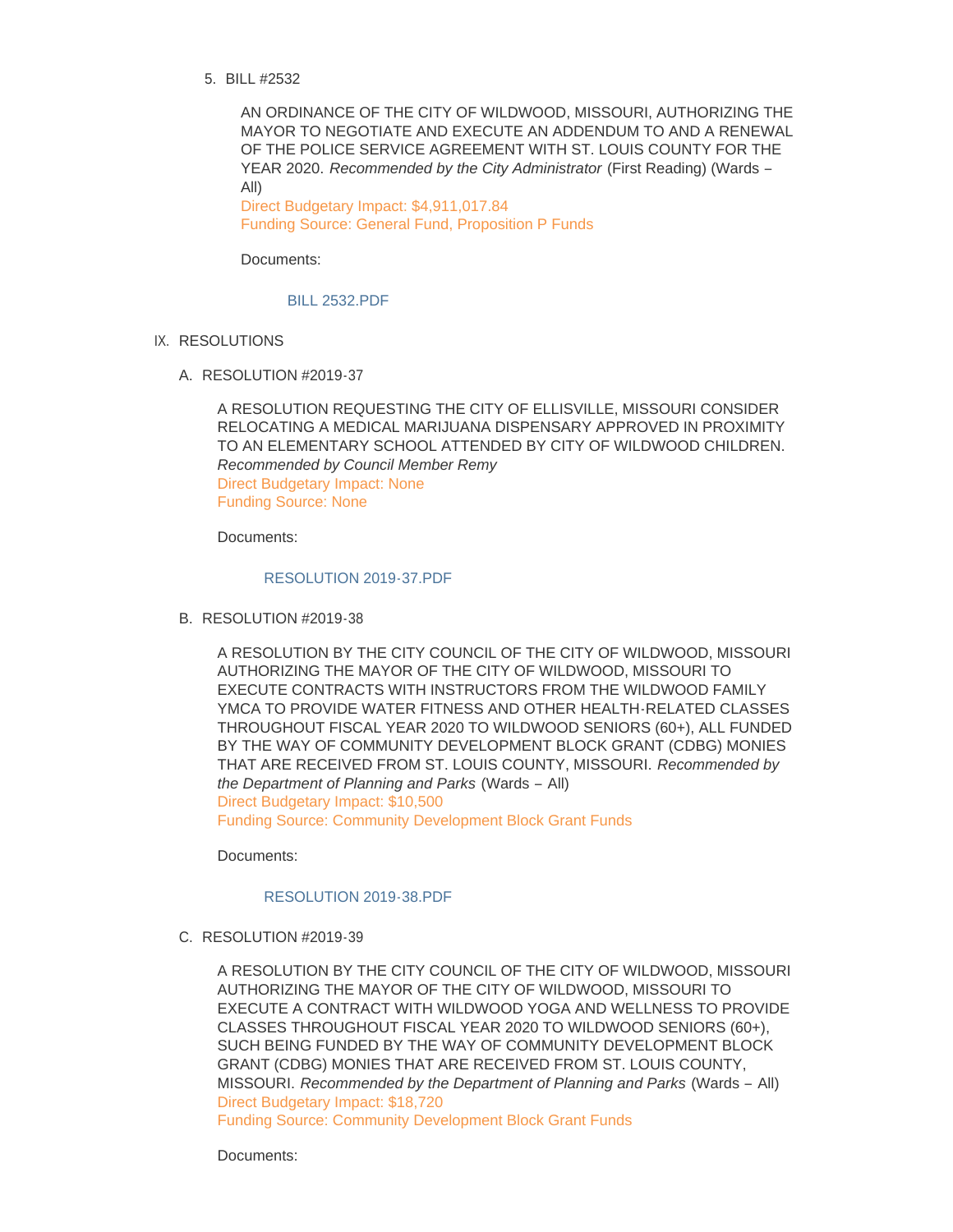### [RESOLUTION 2019-39.PDF](https://www.cityofwildwood.com/AgendaCenter/ViewFile/Item/23076?fileID=28346)

- X. MISCELLANEOUS
	- A. Approval Of Expenditures

Documents:

# [EXPENDITURES.PDF](https://www.cityofwildwood.com/AgendaCenter/ViewFile/Item/23104?fileID=28354)

- B. Receive And File
	- 1. Approval Of The Planning And Zoning Commission's Action Upon The City's Five (5) Year Capital Improvement Plan, As Required By Chapter 89 Of The Missouri Revised Statutes, Which States This Administrative Body Must Review And Act On This Planning Program, So As To Ensure Consistency With The City's Master Plan. (Wards – All)

Documents:

# RECEIVE AND FILE - [5 YEAR CAPITAL IMPROVEMENT PLAN.PDF](https://www.cityofwildwood.com/AgendaCenter/ViewFile/Item/23077?fileID=28347)

2. Report, With Results Of Water Testing, Regarding P.Z. 15-17 Babler Farms, L.L.C., C/O Tom Roberts, 550 Laurey Lane, Wildwood, Missouri, 63005 – A Conditional Use Permit (CUP) In The NU Non-Urban Residence District For A Fifty-Nine Point Nine (59.9) Acre Tract Of Land That Is Located At The Terminus Of Laurey Lane (Locator City Council Agenda – 11/25/2019 {Page 5} Numbers: 20X630015 And 20X630024/Street Addresses: 500 And 550 Laurey Lane). Authorized Conditional Use: An Existing Large Water Feature – Lake – And Associated Waterfall Structure – (As Defined By §415.030 Of The City Of Wildwood's Zoning Regulations). The Large Water Feature Is Three Point Four (3.4) Acres In Size. (Ward – One)

Documents:

# RECEIVE AND FILE - [REPORT ON WATER TESTING FOR P.Z. 15-17](https://www.cityofwildwood.com/AgendaCenter/ViewFile/Item/23078?fileID=28399)  BABLER FARMS.PDF

XI. ADJOURNMENT

City Council will consider and act upon the matters listed above, and such others as may be presented at the meeting and determined to be appropriate for discussion at that time.

Notice is hereby given that the City Council may also hold a closed meeting for the purpose of dealing with matters relating to one or more of the following: Legal Actions, Causes of Action, Litigation or Privileged Communications Between the City's Representatives and its Attorneys [RSMO 610.021(1) 1994]; Lease, Purchase or Sale of Real Estate [RSMO 610.021 (2) 1994]; hiring, firing, disciplining or promoting employees by a public governmental body [RSMO 610.021 (3) 1994]; bidding specification [RSMO 610.021 (11) 1994]; sealed bids and related documents, until the bids are opened' and sealed proposals and related documents or any documents related to a negotiated contract until a contract is executed, or all proposals are rejected [RSMO 610.021 (12) 1994]; and/or individually identifiable personnel records, performance ratings or records pertaining to employees or applicants for employment [RSMO 610.021 (13) 1994].

The City of Wildwood will provide reasonable accommodations for persons attending City Council meetings. Requests for reasonable accommodations should be made by contacting Jessica Stirmlinger, City Clerk at 636-458-0440 or email at